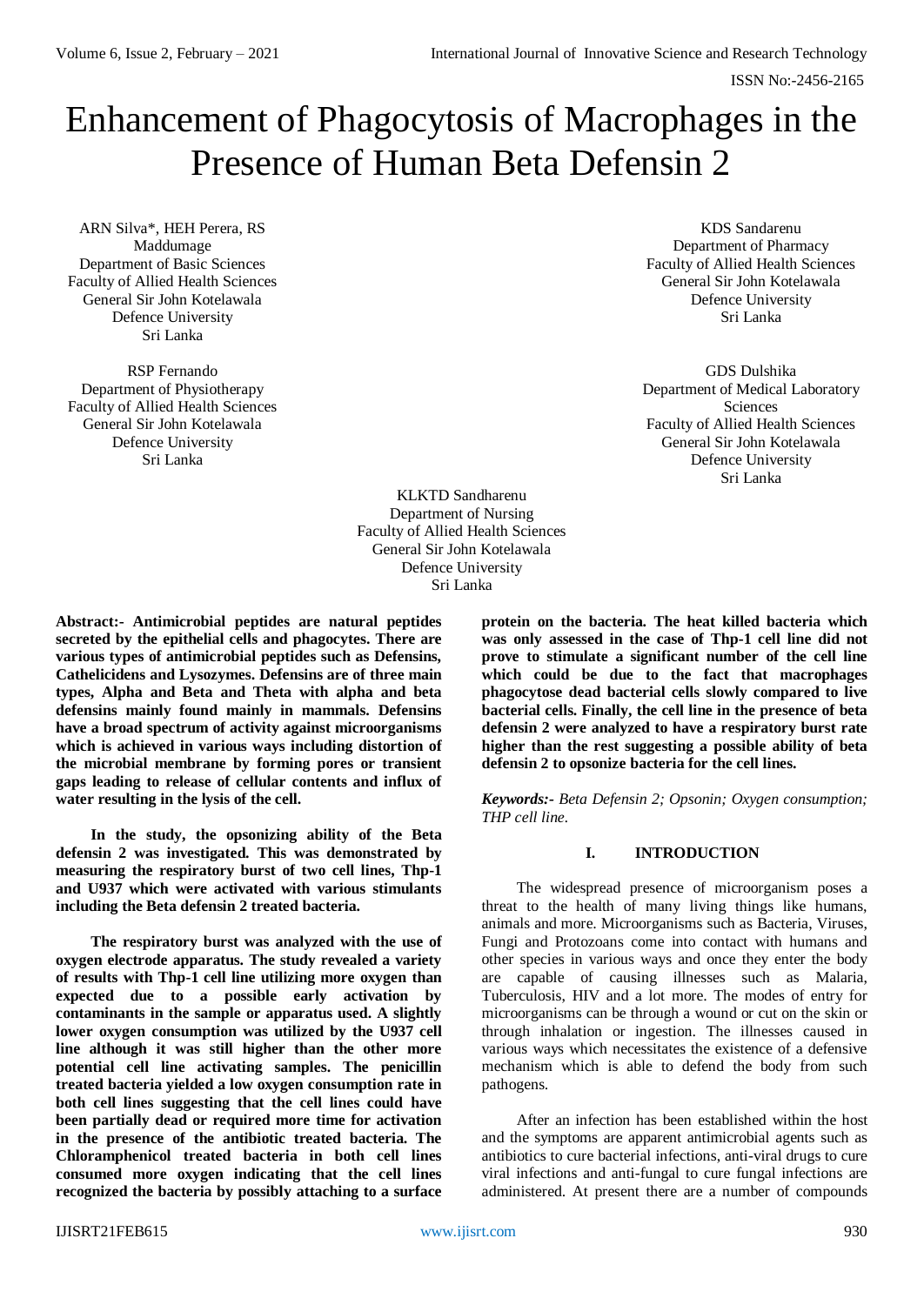effective against pathogens of different kinds, however resistant pathogenic strains of bacteria, viruses, fungi and protozoa are appearing to exist which has necessitated the need for researching alternative therapeutics to treat patients with such resistant organisms.

In addition to the availability of antimicrobial compounds, the body also possesses natural defensive mechanisms responsible for the elimination of infections. The initial defense against pathogens is provided by the skin but in some case the microbes are able to breach the skin layer and enter the body where they as mentioned already cause infections leading to diseases. The innate immune system and adaptive immune system are two of the components of the immune system which offer protection to the host after the microorganisms enter the body.

#### *A. Innate immunity*

The innate immunity is the initial body response against pathogens that have breached the skin barrier.

The innate immune system mainly comprises of epithelial and mucociliary barriers but it also includes lymphocytes such as Neutrophils, Macrophages, Mast cells, Dendritic cells, Natural killer cells, Basophils and Eosinophils [1]. The epithelial layer offers protection by secreting antimicrobial peptides in response to an infection. The secretion of peptides occurs when the epithelial cells are activated by the recognition of microbial components by the pattern recognition receptor which includes Toll like receptors, Scavengers receptors, CD14, C-lectin receptors and Complement receptors [2]. The toll like receptors functions by signaling that the microbes have the barriers of the body.

The microbial components which activate these receptors are Lipopolysaccharides, Lipoteichoic acid, Peptidoglycan, Lipoarabinomannan and Zymosan [1]. The epithelial layer upon activation by organisms secretes antimicrobial peptides Cathelicidin and human beta defensin [3]. An example of a defensin type released by the epithelial layer upon activation is the beta 2 defensin.

Human beta 2 defensin is produced when the pattern recognition receptors on the keratinocytes come into contact with Lipopolysaccharides, TNF-alpha or IL-1 Beta produced in response to infection [4]. TNF-alpha and IL-1 Beta are recruiter cytokines produced by macrophages upon their recognition of bacterial fragments. IL1-Beta is one of the first cytokine released by macrophages which causes other leukocytes such as Neutrophils to migrate to the injury site.

# *B. Antimicrobial peptides*

The antimicrobial peptides are components of the innate immune system and form the first line of defense against invading pathogens. Antimicrobial peptides are produced in epithelial layers of the body as well as in phagocytes [5]. There are three families of defensive peptides namely Defensins, Lysozymes and Cathelicidins

## *C. Human Defensins*

Defensins are cationic and contain cysteine and arginine residues and hydrophobic proteins. The positive charge of the defensins is mainly due to the presence of lysine and arginine residues.

There are three types of defensins, Theta defensin, Beta defensin and Alpha defensin discovered too date. The distribution of defensins into different groups is based on their pairing of the disulphide bridges and size. The alpha defensins have been reported to be 29-35 residues in length and the beta defensins 38-42 residues in size.

Antimicrobial peptides are characterized by the presence of an antiparallel beat sheet which is stabilized by three disulphide bridges [6]. The human defensins also contain cysteine residues which are present in different arrangements which distinguishes alpha defensins from beat defensins. In beta defensins, the disulphide bridges connect C1 and C5, C2 and C4 and C3 and C6 whereas the disulphide bridges connect C1 and C5, C2 and C6 and C3 and C4 [4]. The peptides are generally present in areas which frequently come in contract with pathogens in the environment. The defensins however are found to present more in specific areas than others.

The alpha defensin are found to exist in azurophil granules of Neutrophils and some macrophages [5]. Alpha defensins are also secreted by the paneth cells of the intestine. They function to kill the organisms which are phagocytosed by the phagocytes whereas the intestinal alpha defensins play a defensive role in protecting the intestine from infections.

Beta defensins on the contrary have been discovered to be secreted by the epithelial layer of most organs such as kidneys, trachea, uterus, salivary gland and skin.

Human beta defensins have a wide spectrum defensive activity against gram positive and gram negative bacteria and some fungal pathogens [7].

The beta defensive is effective in killing bacteria however they are individually more specific against particular bacteria. There are four types of this particular defensin human beta defensin 1, human beta defensin 2, human beta defensin 3 and human beta defensin 4. HBD2 is predominantly bactericidal towards bacteria of the gramnegative nature whereas HBD3 has a broader spectrum of antimicrobial activity which includes activity against Vancomycin resistance Enterococcus faecium and multi resistance Staphylococcus aureus.

# *D. Human beta defensin 2*

Human beta defensin 2 is a microbial peptide 41 amino acids in size which is rich in cysteine. It is produced mainly by the epithelial cells of the skin, trachea, pancreas and salivary glands. HBD2 m RNA expression has also been studied to exist in phagocytes like macrophages suggesting another source for its secretion [8].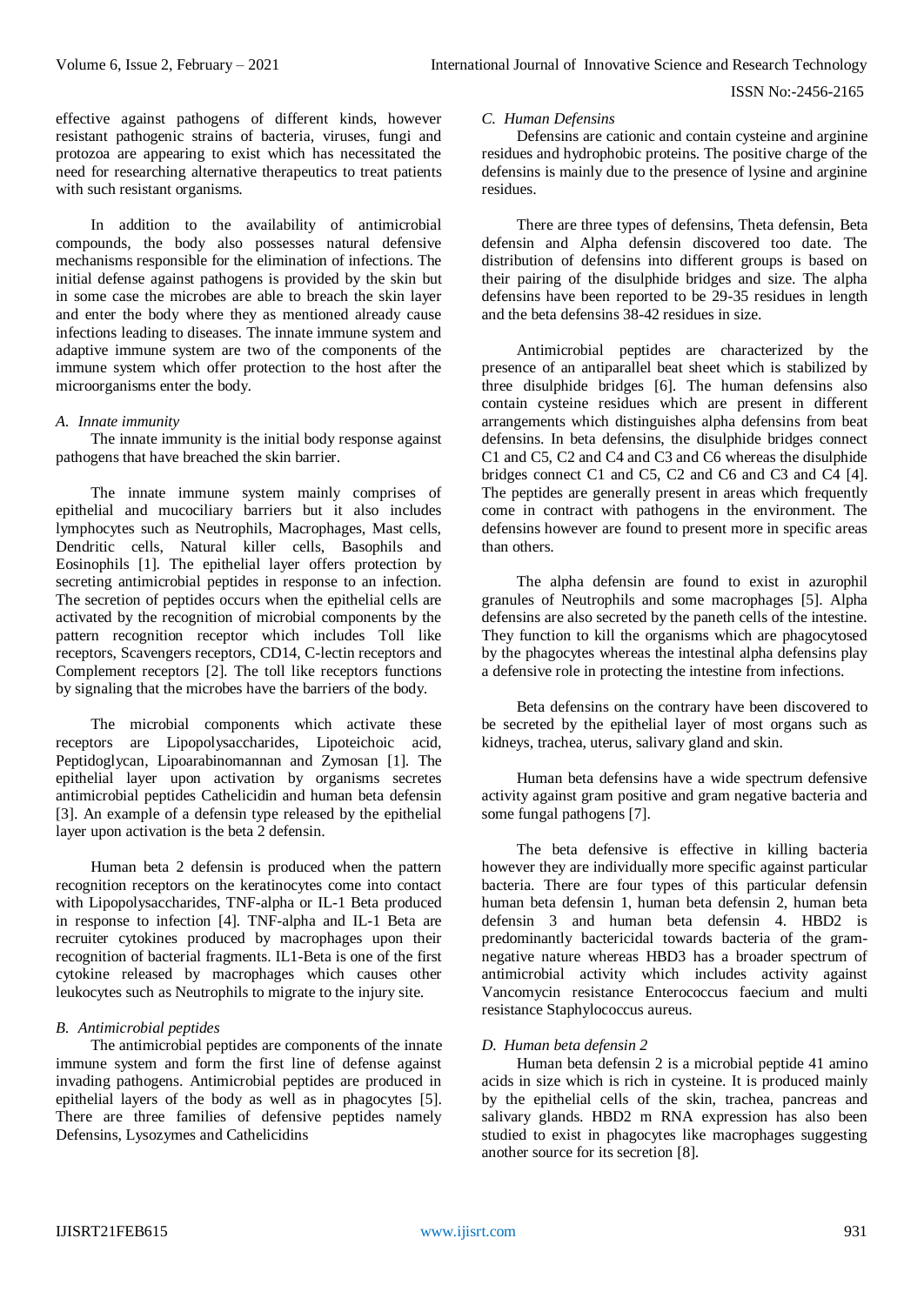Human beta defensins are reported to be expressed upon the recognition of the cytokines IL-1 Beta and TNF-alpha by the keratinocytes [4].

Apart from activation through cytokines, HBD2 have also been noticed to be activated through recognition of microbial components by to like receptors on epithelial cells. The beta defensins 2 like other mammalian peptides achieves such microbiocidity by two mechanisms which both result in the disintegration of the microbial membrane. Such distortion of the membrane increases its permeability which leads to increased water content within the microbial cell and release of potassium ions causing the cell to rupture and subsequently die. Pore formation is an example of the above stated defensin microbicidal mechanism which initiates by the electrostatic attraction between the positively charged defensin and negatively charged phospholipids of bacteria or other pathogens [4]. Moreover, lipopolysaccharide and Lipotechoic acid present on the surfaces of gram negative and gram-positive organisms give additional charge to the bacteria. Defensins apart from being cationic are also amphipathic which means that they contain hydrophobic and hydrophilic domains. The interaction of defensins occur in such a manner that the cationic domains settle near the head groups of the phospholipids while the hydrophobic domain is submerged within the hydrophobic domain of the fatty acid chains of the membrane [4].

The second mode of killing is by forming gaps within the membrane which occurs after the interaction of defensin and microbe. The peptides in this case aggregate into positively charged patches that possess the ability to neutralize the lipid head groups of membrane. The outcome of such aggregation is that the integrity within the lipid bilayers is disrupted causing gaps to form and ions to leave the cell [9].

Apart from the above stated mechanisms of achieving microbicidity, beta defensins are also able of stimulating an inflammatory response. The ability of Beta defensins to cause inflammation is mainly due to their affinity for a chemokine receptor CCR6 which is expressed on immature dendritic cells, B lymphocytes and memory T cells which are components of the innate and adaptive immune response [10]. The binding of beta defensins to these cells allow the recruitment of other lymphocytes to the traumatized site and it also links the innate and adaptive immune response. Although some studies have shown the inflammatory characteristic of beta defensin 2, this remains unclear and cannot be fully established as there are other reports contradicting it.

Beta defensin 2 has also been researched to possess a unique quality to cause wound healing. In a study undertaken to examine the presence of beta defensin 2 after ocular injury, it was reported that an increase in the m RNA expression of beta defensin 2 was detectable in the re-epithelialization suggesting a possibly role in healing of the traumatized corneal epithelium [11].



Fig. 1. The production of HBD2 from epithelial cells upon recognition of microorganisms by pattern recognition receptors and cytokines [4].

## **II. MATERIALS AND METHODS**

## *A. Materials*

## *1) Cell line*

The cell lines chosen from the study were THP-1 and U937 cells which are both human acute monocytic leukaemia cell line.

#### *2) Bacteria used.*

The NCTC6353 strain of *Streptococcus pneumonia* was the microorganism used for the research.

## *3) Penicillin and Chloramphenicol*

Penicillin and Chloramphenicol were the two antibiotics used to treat bacteria as required for part of the research

#### *4) D. Beta defensin 2*

Beta defensin 2 was the antimicrobial peptide type used to demonstrate the opsonizing ability of defensins. The defensin was consumed in a concentration of 10<sup>-6</sup> cells/ml.

#### *5) Oxygen electrode apparatus*

The oxygen electrode apparatus, digital model 10 manufactured by Rank brother limited, was used for demonstrating the experiment. The volume D in the experiment was 0.5ml of the cell immersed in medium and bacteria for the series of experiment. The beta defensin 2 was used in a volume of 1.5µl for 0.5ml of the bacterial cells.

# *B. Methods*

#### *1) THP-1 cell culture*

The cell line of choice THP-1 was cultured in T-75 flask using DMEM/F12 medium. The initial cell line used was THP-1. The cells were viewed and sub-cultured using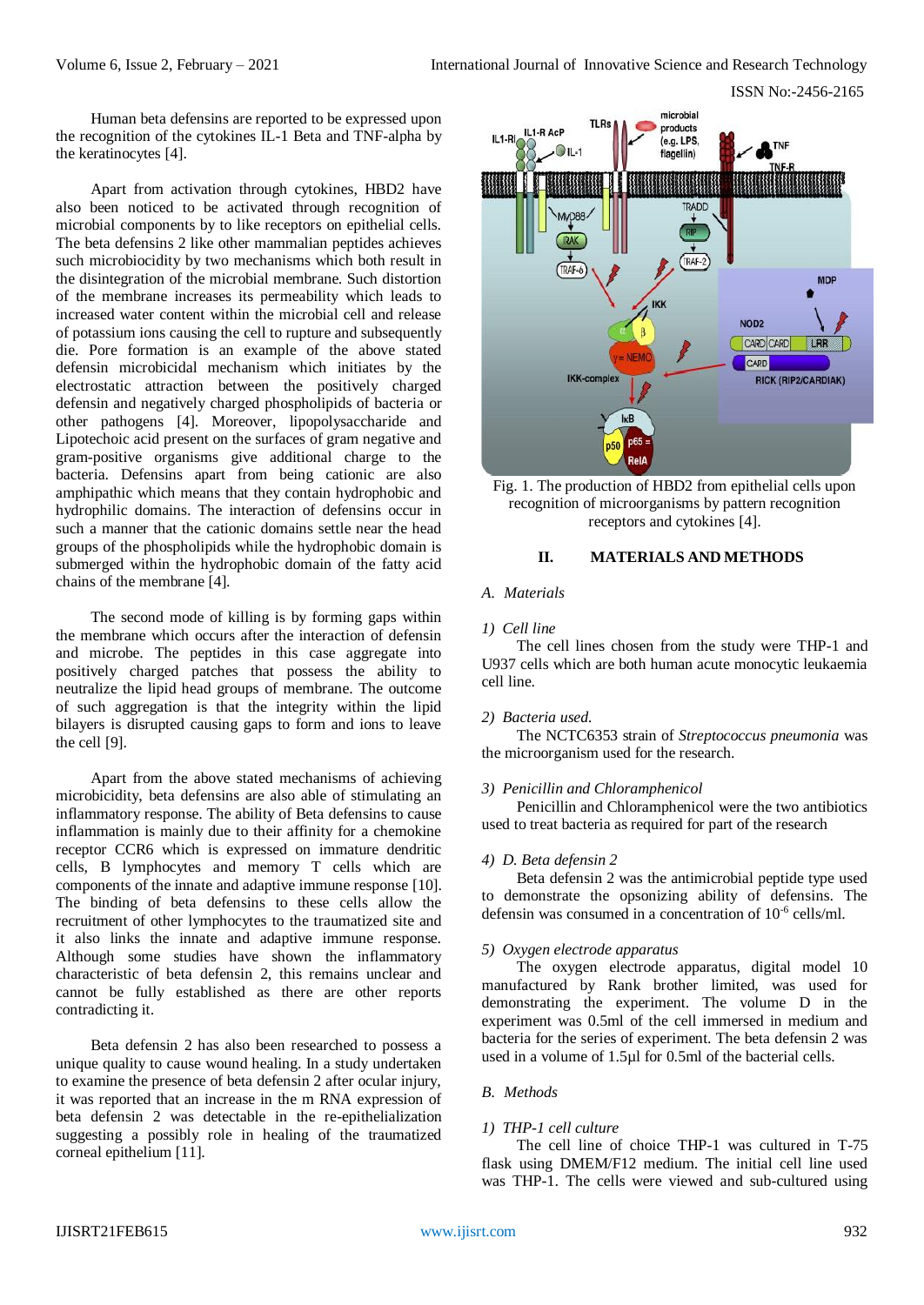DMEM/F12 medium over a 6-week interval in T- 75 flask. The addition of the antibiotics Amnphoterich B, penicillin and streptomycin to the flask was introduced after the appearance of bacteria was observed within the flasks. The final volume of the flasks was kept at 20ml throughout the project and 200µl of each Amnphoterich B and a mixture of penicillin and streptomycin were then added to the flask.

#### *2) U937 Cell line*

The second cell line U937 was introduced after the THP-1 cells were noticed to be contaminated with a different type of cells three weeks after its initial subculturing. It was then decided to introduce a different cell line U937 for the experiments to be performed on that day and to culture a new set of THP-1 cells for future experiments.

The U937 cell line was cultured in an exact similar way to the THP-1 cell line along with the addition of similar antibiotics to avoid any microbial contamination which would hinder the demonstration of experiments required to be carried out.

## *3) THP-1 and U937 Cell count*

In order to achieve the actual cell number required the contents of the flasks were poured into universal tubes for centrifugation at a speed of 400\* g for 5 minutes. The medium was aspirated post centrifugation and cells were resuspended in PBS to clear the antibiotics used to avoid contamination. The universal tubes were filled to the top with PBS to ensure efficient clearance of antibiotics. The cells after centrifugation were once again suspended in 3 ml of fresh DMEM/F12 medium. The contents of all the tubes were poured into one a single tube to allow the yielding of the maximum cell number from all the incubated flasks. A 96 well plate was used to obtain a 2-dilution factor solution by mixing a 20µl of medium containing the suspended cells and 20µl of Trypan blue in order to ease the counting of live cells by staining the dead cells blue. 10µl of the Trypan blue and cell mixture was loaded onto a haemocytometer for counting. The cells within the square and the ones touching the middle line of the top and left side of the square were considered for counting and the cells touching the bottom and left side of the square were ignored. After counting the cells the volume with the required cell number was extracted from the re-suspended volume of cells and was then further centrifuged and the accurate volume of medium was used to re-suspend the cells to obtain the cell number in a specific volume.

#### *4) Subculture of THP-1 and U937 cell lines*

Once the desired cell number was obtained the remaining cells were sub-cultured with fresh medium reaching a final volume of 20 ml for growing cells required for future planned experiments.

# *5) Bacteria culture*

Streptococcus pneumonia was the bacteria chosen for the study which was of the NCTC 6353 strain. The bacteria were originally cultured on blood agar plates prior to extracting the cultures for storage. A broth culture was prepared of the organism by growing it in Todd Hewitt broth incubated over night at 37 C anaerobically.

#### *6) Bacteria count*

The bacteria was counted using a haemocytometer after centrifugation at a speed of 3000\*g for 10 minutes. The pellet obtained was then re-suspended in 1 ml of Ringer's solution and mixed well. 10µl of the mixture of bacteria pellet and Ringer's solution was then poured into a cuvette and 0.99 ml of Ringer's solution was pipetted into the cuvette to yield a 1 ml solution of bacteria and Ringer's solution. 10 µl of the solution was the loaded onto a haemocytometer and the cells in one of the small squares within the one big square were counted. This cell number was then multiplied by the number of squares in one big square and then by the number of big squares within the counting grid. The above-mentioned calculation was then multiplied by the volume of the haemocytometer and the dilution factor to yield cell number 1 ml.

#### *7) Chloramphenicol and Penicillin treated bacteria*

The bacteria was grown as previously. Penicillin G and Chloramphenicol were ordered by Sigma and 6µg/ml of penicillin and 8µg/ml of chloramphenicol was prepared. 0.1 ml of the 6µg/ml of penicillin was poured into one of the broth solutions to obtain a penicillin treated bacteria culture. 1ml of the chloramphenicol was then extracted to obtain 8µg/ml of the antibiotic.

#### **III. RESULTS**

## TABLE. I. OXYGEN CONSUMPTION PER MINUTE OF SAMPLE WITH THP-1 CELL LINE OBTAINED FROM THE AVERAGE OF TWO EXPERIMENTS PER SAMPLE.

| <b>Sample</b>                         | Oxygen          |
|---------------------------------------|-----------------|
|                                       | consumption/min |
| Thp $-1$                              | 3.135%          |
| Thp - 1 & Heat killed bacteria        | 1.1%            |
| Thp - 1 & Live bacteria               | 2.3%            |
| Thp - 1 & Penicillin treated bacteria | 1.09%           |
| Thp - $1 \&$ Chloramphenicol treated  | 1.25%           |
| bacteria                              |                 |
| Thp - 1 & Beta Defensin 2 treated     | 1.625%          |
| bacteria                              |                 |



Fig. 2. Bar chart showing the oxygen consumption in various sample with the Thp-1 cell line. The results are the average of 2 experiments performed for each sample shown above.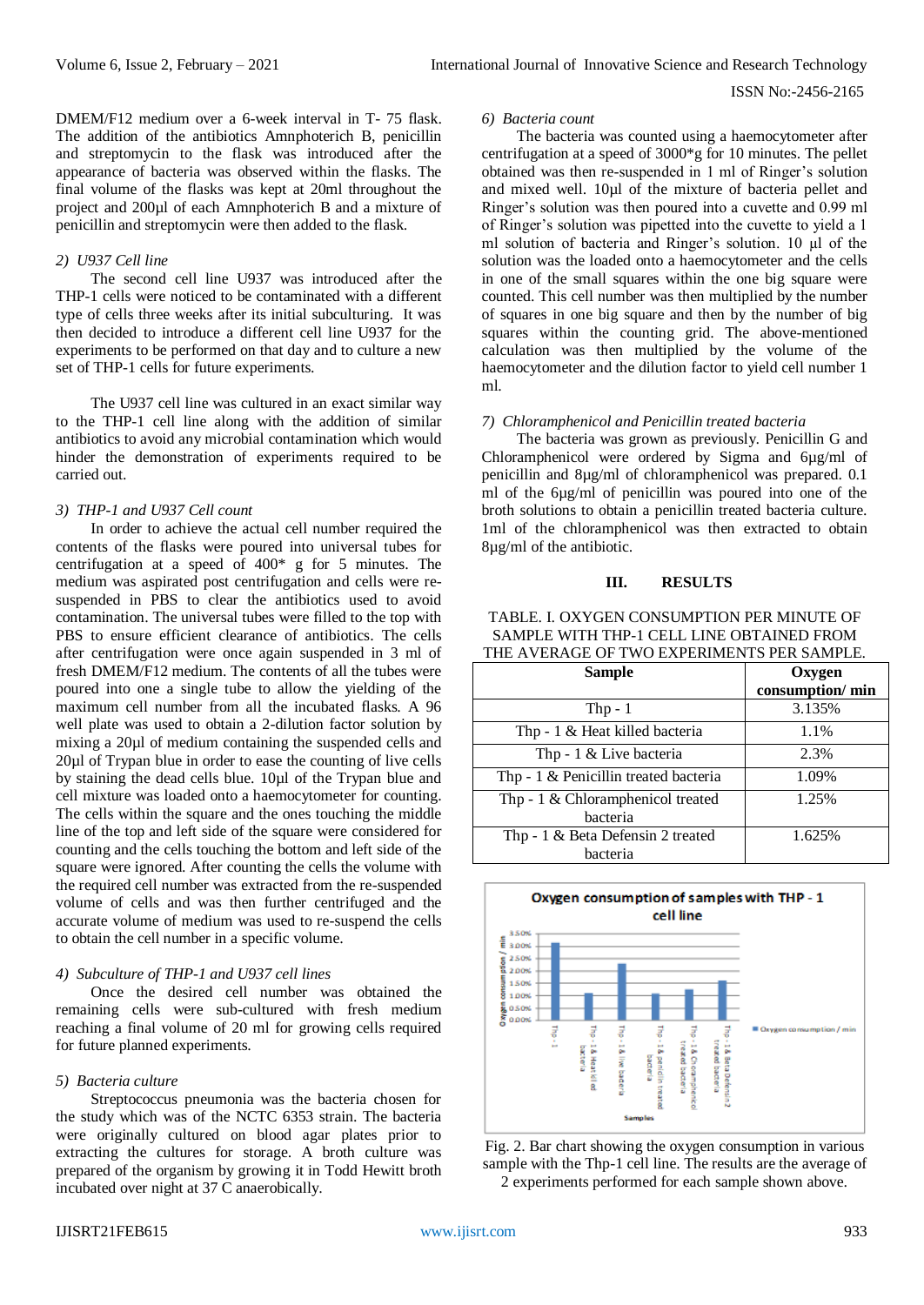

Fig. 3. Graph of the oxygen consumption per minute of the samples with THP-1 Cell line obtained from the average of two experiments.

## TABLE. II. OXYGEN CONSUMPTION OF THE SAMPLE IN µM BASED ON THE AVERAGE OF TWO EXPERIMENTS

PER SAMPLE.

| <b>Sample</b>                              | <b>Oxygen Consumption/min</b> |
|--------------------------------------------|-------------------------------|
| U <sub>937</sub>                           | 2.45%                         |
| U937% Live bacteria                        | 3.94%                         |
| U937 & Penicillin treated<br>hacteria      | 1.65%                         |
| U937 & Chloramphenicol<br>treated bacteria | 1.98%                         |
| U937 & Beta Defensin 2<br>treated bacteria | 7.47%                         |

# TABLE III. OXYGEN CONSUMPTION IN SAMPLE WITH U937 CELL LINE OBTAINED FROM AVERAGE

| <b>Sample</b>                 |                    |
|-------------------------------|--------------------|
| Thp $-1$                      | $0.0039 \mu M/min$ |
| Thp -1 & Live bacteria        | $0.0013 \mu M/min$ |
| Thp -1 & Heat killed bacteria | $0.0028 \mu M/min$ |
| Thp -1 & Penicillin treated   | $0.0013 \mu M/min$ |
| bacteria                      |                    |
| Thp -1 $&$ Chloramphenicol    | $0.0015 \mu M/min$ |
| treated                       |                    |
| Thp -1 & Beta Defensin 2      | $0.0011 \mu M/min$ |
| treated bacteria              |                    |
|                               |                    |

TWO EXPERIMENTS PER SAMPLE.



Fig. 4. Bar chart showing oxygen consumption in different samples with U937 cell line based on the average of two experiments performed per sample.



Fig. 5. Graph of oxygen consumption per minutes of sample obtained from the average of two experiments per sample.

## TABLE IV. OXYGEN CONSUMPTION OF THE SAMPLE IN µM BASED ON THE AVERAGE OF TWO EXPERIMENTS PER SAMPLE.

| <b>Sample</b>                              |                    |
|--------------------------------------------|--------------------|
| U937                                       | $0.0030 \mu M/min$ |
| U937 & Live bacteria                       | $0.0049 \mu M/min$ |
| U937 & Penicillin treated<br>bacteria      | $0.0020 \mu M/min$ |
| U937 & Chloramphenicol<br>treated bacteria | $0.0024 \mu M/min$ |
| U937 & Beta Defensin 2<br>treated bacteria | $0.0093 \mu M/min$ |

# IJISRT21FEB615 [www.ijisrt.com](http://www.ijisrt.com/) 934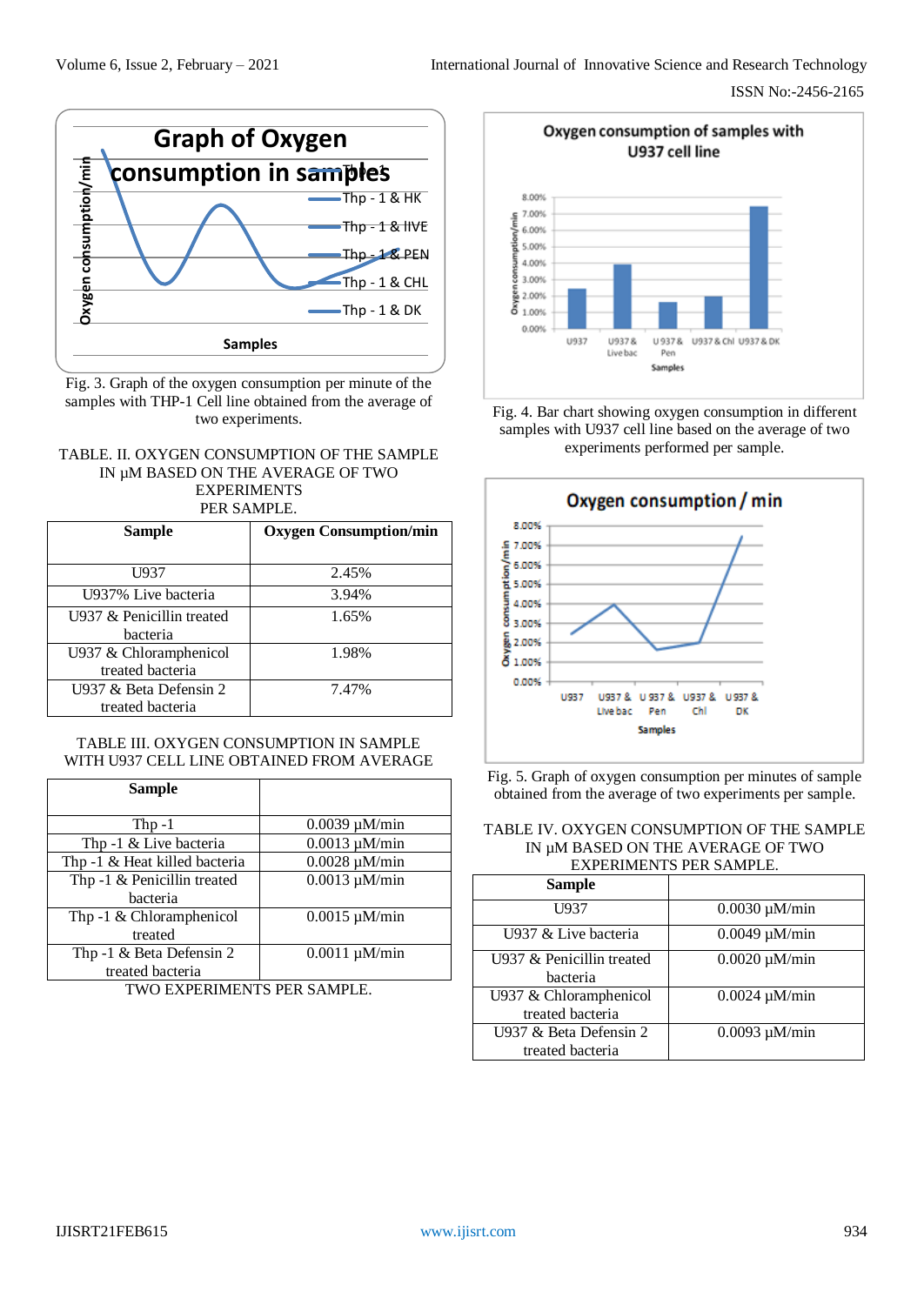## **IV. DISCUSSION**

The study was performed to investigate the activity of phagocytosis of monocytes in the presence of beta defensin 2. Two cell lines were chosen, and their results were compared in order to confirm the accurate functioning of the cell lines as previous researchers have shown a need for the comparison when using cell lines. These two cell lines were then used to investigate for the induction of a respiratory burst with various stimuli.

The respiratory burst was measured by a standard technique using oxygen electrode. The various stimuli used were human Beta defensin 2, bacteria alone, Penicillin and Chloramphenicol treated bacteria and heat killed bacteria. The organism chosen for the study was Streptococcus pneumoniae.

After analyzing the results from the experiments, a number of different outcomes were observed. To begin with the THP-1 cell line, an increase in oxygen consumption in the absence of any added stimulants was noticed. The unexpected result could be due to the activation of the cell line prior to its investigation in the oxygen electrode apparatus. The early activation could be due to the presence of contaminants such as bacteria in the oxygen electrode apparatus which could have been left uncleaned after usage by some other laboratory worker or possibly due to the use of a contaminated pipette tip used for extracting the cell line from the tube it was stored into the oxygen electrode apparatus.

Macrophages are also capable of activating themselves when place under stress by altering their environment. The change in environment in the case of Thp-1 cell line could have occurred by removing the cell line from the T-75 flasks containing the medium and placing them in smaller containers such as cuvettes or universal tubes which were used for the experiments. The accumulation of Thp-1 cells after being placed in tubes could have caused disturbances amongst the cells leading to an increase in activation of the cells causing more oxygen to be consumed. In the respiratory burst demonstration of the bacteria and the Thp-1 cell line, a slight increase in the respiratory burst rate was identified as compared to other experiments, but lower rate compared to the Thp-1 cell line alone. Although despite a similar way of organism recognition a higher respiratory burst rate in this case suggests that Thp-1 cell line was activated as previously by contaminants present in the electrode apparatus or by being put under stress.

Another logical reason for high oxygen consumption could be due to the fact that *Streptococcus pneumoniae* was also consuming oxygen leading to a high oxygen consumption rate as previously by contaminants present in the electrode apparatus or by being put under stress.

In the other sample where the bacteria were treated with penicillin (0.06µg/ml) in an overnight culture a lower oxygen consumption rate was yielded after the analysis of the graphs obtained from the experiment. Penicillin achieves bactericidity by inhibiting the transpeptidase enzyme which

functions to strengthen the cell wall of bacteria by cross linking their peptidoglycan [12]. This inhibition of the transpeptidase results in the weakening of the cell wall and eventually its lysis releasing its components within the blood stream activating lymphocytes through interaction with their receptors such as TLR2 on macrophages which recognize Lipopolysaccharides.

In the penicillin treated bacterial sample, instead of achieving a high level of Thp-1 activation on the rate of oxygen consumption a lower rate was observed possible due to the fact that the Thp -1 cells were not activated in the time provided for them to react with the bacteria. This could establish another fact about Thp -1 cells that they're activation is a slow process and that in the future experiments a longer period of interaction with bacteria should be allowed in order to achieve significant data. The chloramphenicol (8µg/ml) treated bacteria on the other hand revealed a higher rate of oxygen consumption as compared to penicillin. Chloramphenicol is a bacteriostatic which suppresses the protein synthesis of the organism that is treated with it [13]. This increase in the utilization of external oxygen implied that the Thp-1 cells were being activated more in the absence of any release of the microorganism's cellular components such as Lipopolysaccharides which would activate the Thp-1 cells. A possible explanation for this could be that there are proteins expressed on the surface of the bacteriosatically treated bacteria which allowed the monocytes to recognize it and in turn phagocytose it.

The monocyte response to denatured protein was also studied by denaturing the protein of *Streptococcus pneumonia*  by heating it in the water bath for 10 minutes. The same method was used for measuring the oxygen consumption of the heat killing bacteria which was found to be slightly higher than the penicillin treated bacteria's consumption rate lower than chloramphenicol treated bacteria. Neutrophils have been reported to engulf dead bacteria cells at a slower rate as compared to live bacteria and due to the similarity in the phagocytosis are activated by dead cellular components in some way possible by the binding of killed lipids in the cellular membrane to the monocyte pattern recognition receptors. In the final demonstration of the oxygen uptake by the bacteria treated with beta defensin 2which was left to act on it's for 10 minutes, a comparatively higher level of oxygen consumption was observed compared to some of the other studies. As stated in the introduction beta defensin 2 are capable of forming pores in the bacterial membrane by attaching to the phospholipids, it would be result in the secretion of membranous components of the bacteria such as Lipopolysaccharides or Lipoteichoic acid which are recognized by the receptor of Thp-1 cells. The secretion of such particles would also be the result of penicillin action on the microbial membrane which would activate the Thp-1 cells in a similar way, however despite of the similarity in the activation of the monocytes a increased oxygen consumption rate is observed in the beta defensin 2 containing sample. The difference in the oxygen uptake by the monocytes in this particular study indicates a possibility of the existing of another mechanism which is assisting the macrophages in phagocytosing the bacteria. Opsonization is a process which